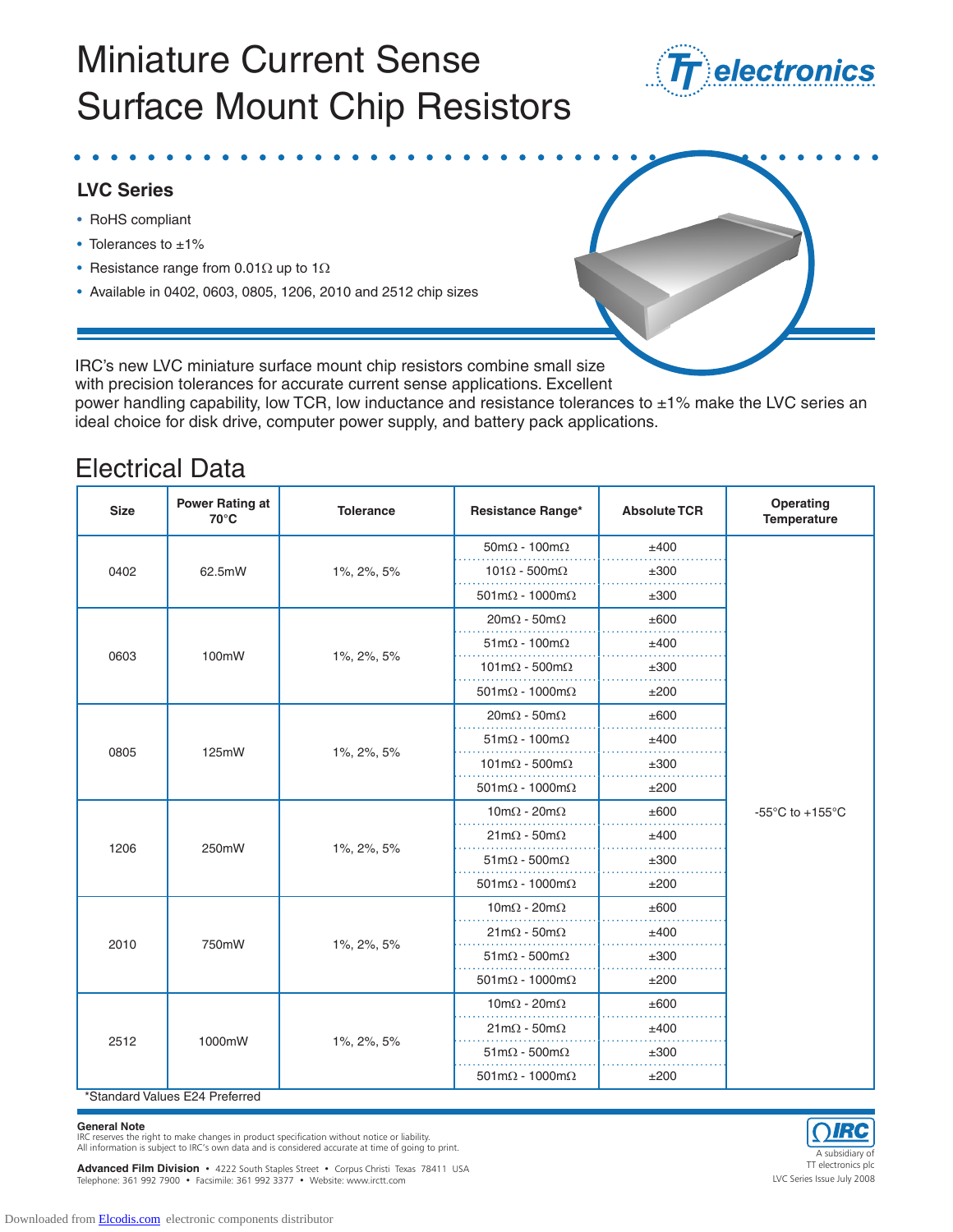

### Environmental Performance Data

| <b>Environmental Test</b>              | <b>Test Method</b>                                                                   | <b>Typical Performance</b>        |  |  |
|----------------------------------------|--------------------------------------------------------------------------------------|-----------------------------------|--|--|
| <b>Thermal Shock</b>                   | MIL-STD-202 Method 107G<br>Condition B, -55 $\degree$ C +150 $\degree$ C, 100 cycles | $\pm 0.5\% + 1.0$ m $\Omega$      |  |  |
| <b>Short Time Overload</b>             | 6.25X Rated Power for 5 seconds                                                      | $\pm 0.5\% + 0.5$ m $\Omega$      |  |  |
| <b>High Temperature Exposure</b>       | 100 hours $@150°C$                                                                   | $\pm 0.5\% + 0.5$ m $\Omega$      |  |  |
| <b>Dielectric Withstanding Voltage</b> | MIL-STD-202, Method 301<br>2.5X Rated Voltage, 1 minute                              | $\pm 0.25\% + 0.5 \text{m}\Omega$ |  |  |
| Humidity (steady state)                | MIL-STD-202 Method 103B<br>40°C, 90-95% RH, 1000 hours                               | $\pm 0.5\% + 0.5$ m $\Omega$      |  |  |
| <b>Load Life</b>                       | 1000 hours, Rated Power, 70°C<br>1.5 hours on, 30 minutes off                        | $±1.0\% + 0.5$ m $\Omega$         |  |  |
| <b>Low Temperature Operation</b>       | 1 hour -65°C followed by rated power for 45 min                                      | $\pm 0.5\% + 0.5$ m $\Omega$      |  |  |
| <b>Resistance to Solder Heat</b>       | MIL-STD-202 Method 210<br>260°C, 10 seconds                                          | $\pm 0.5\% + 1.0$ m $\Omega$      |  |  |
| <b>Insulation Resistance</b>           | MIL-STD-202 Method 302<br>100VDC, 1 minute                                           | >1000 megohms                     |  |  |
| Solderability                          | MII-STD-202 Method 208<br>245°C, 5 seconds                                           | 95% min Coverage                  |  |  |

### Physical Data (mm)

|      | Chip<br><b>Dimensions</b> |                    |               |               |                    | <b>IPC Recommended Landing</b><br><b>Pad Dimensions</b> |      |      |      |
|------|---------------------------|--------------------|---------------|---------------|--------------------|---------------------------------------------------------|------|------|------|
|      | L                         | W                  | T             | $\mathbf c$   | A                  | D                                                       | Е    | F    |      |
| 0402 | 1.00<br>$\pm 0.05$        | 0.50<br>±0.05      | 0.32<br>±0.10 | 0.25<br>±0.10 | 0.20<br>±0.10      | 0.65                                                    | 0.65 | 0.90 | ROZI |
| 0603 | 1.60<br>±0.10             | 0.80<br>±0.10      | 0.45<br>±0.10 | 0.30<br>±0.20 | 0.30<br>±0.20      | 1.00                                                    | 0.90 | 1.60 |      |
| 0805 | 2.00<br>±0.15             | 1.25<br>±0.15      | 0.55<br>±0.10 | 0.30<br>±0.20 | 0.40<br>±0.25      | 1.40                                                    | 0.95 | 2.00 |      |
| 1206 | 3.05<br>$\pm 0.15$        | 1.55<br>$\pm 0.15$ | 0.55<br>±0.10 | 0.50<br>±0.30 | 0.40<br>$\pm 0.25$ | 1.75                                                    | 1.00 | 3.00 |      |
| 2010 | 5.00<br>±0.20             | 2.45<br>±0.15      | 0.60<br>±0.15 | 0.60<br>±0.30 | 0.50<br>±0.25      | 2.70                                                    | 1.20 | 4.70 |      |
| 2512 | 6.35<br>±0.20             | 3.15<br>±0.15      | 0.60<br>±0.10 | 0.60<br>±0.30 | 0.55<br>±0.25      | 3.40                                                    | 1.10 | 6.10 |      |

LVC Series Issue July 2008 **Advanced Film Division** • 4222 South Staples Street • Corpus Christi Texas 78411 USA Telephone: 361 992 7900 • Facsimile: 361 992 3377 • Website: www.irctt.com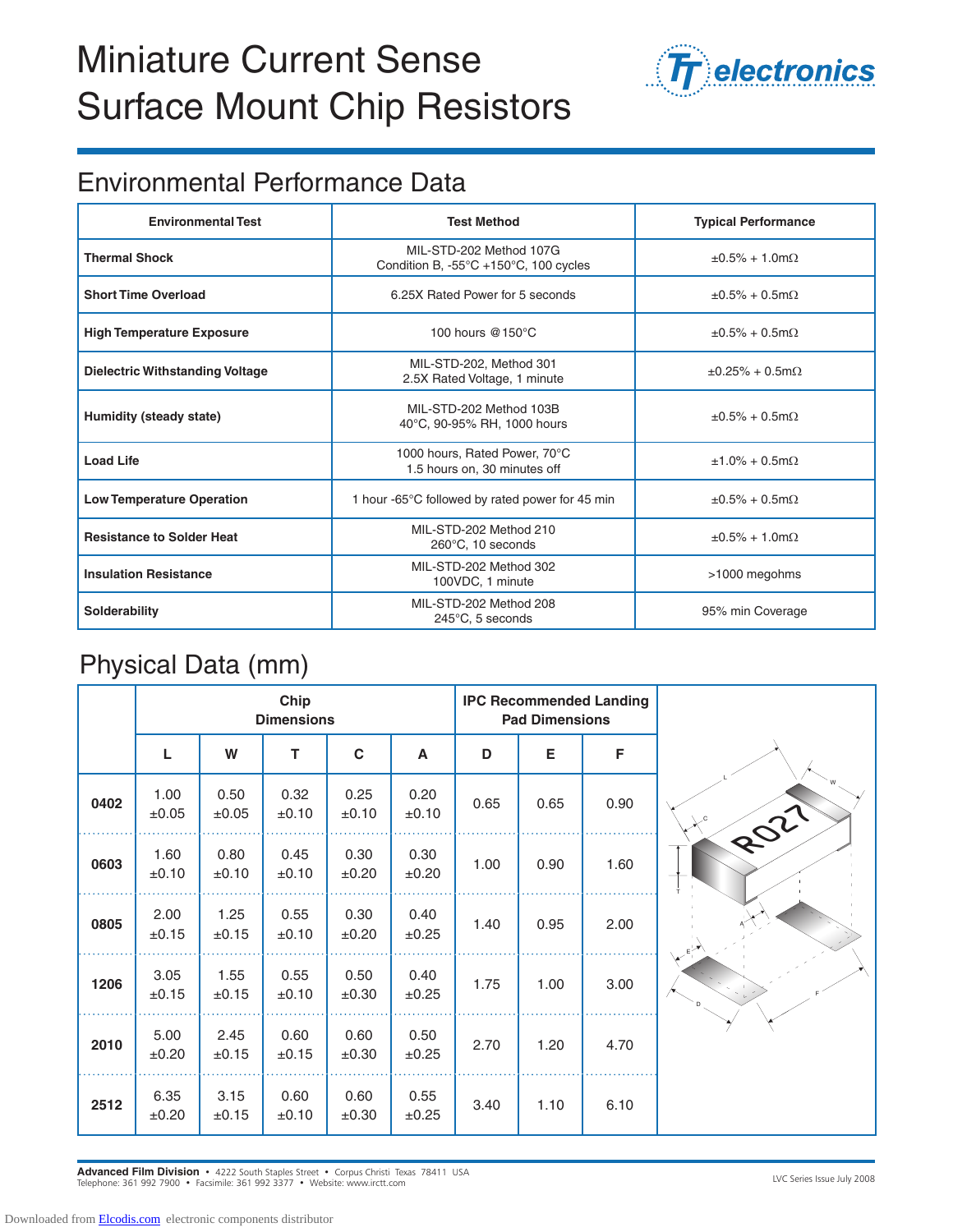

### Tape & Reel Packaging Data (mm)



### Emboss Plastic Tape Packaging Data (mm)



LVC Series Issue July 2008 **Advanced Film Division** • 4222 South Staples Street • Corpus Christi Texas 78411 USA Telephone: 361 992 7900 • Facsimile: 361 992 3377 • Website: www.irctt.com